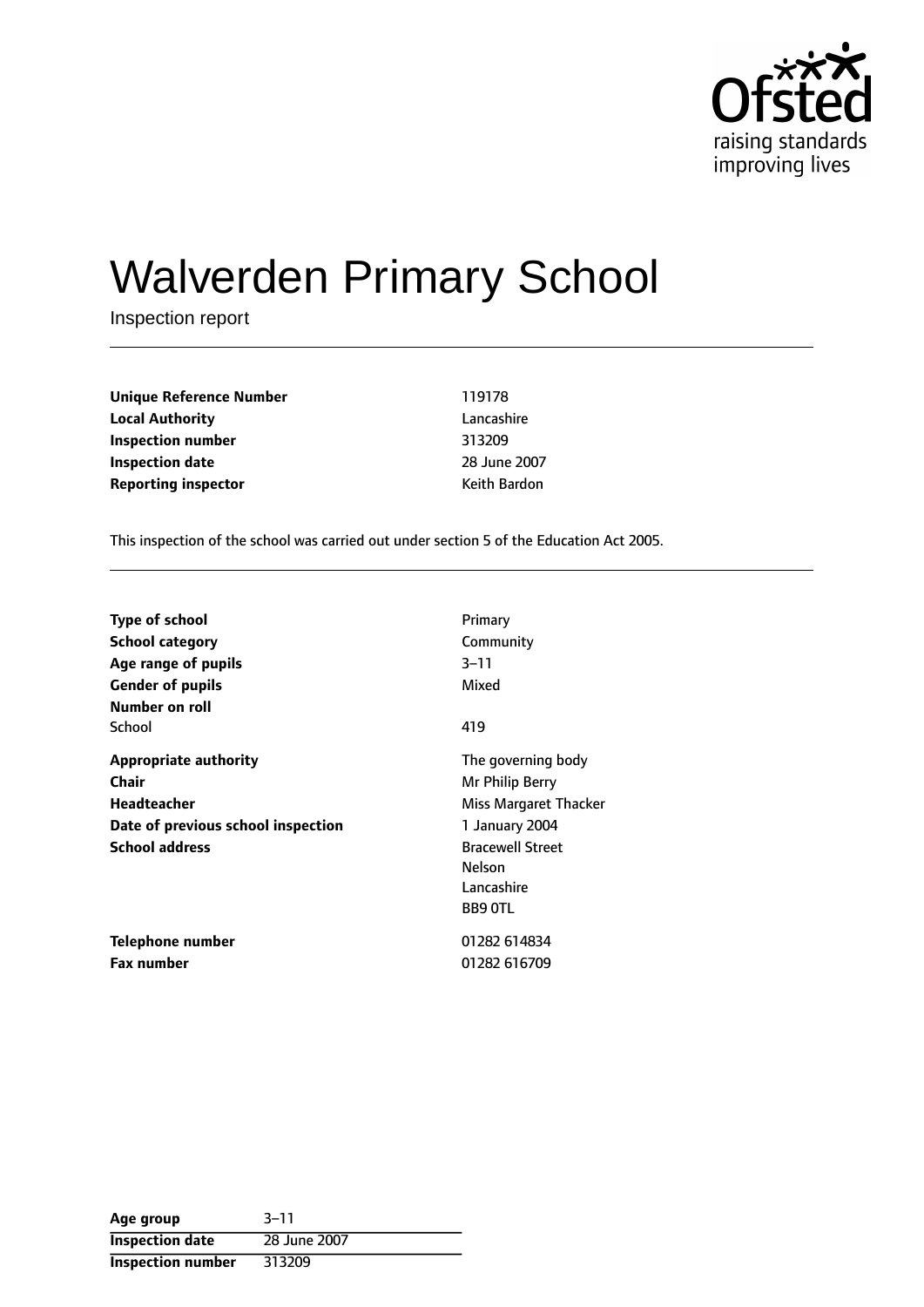.

© Crown copyright 2007

#### Website: www.ofsted.gov.uk

This document may be reproduced in whole or in part for non-commercial educational purposes, provided that the information quoted is reproduced without adaptation and the source and date of publication are stated.

Further copies of this report are obtainable from the school. Under the Education Act 2005, the school must provide a copy of this report free of charge to certain categories of people. A charge not exceeding the full cost of reproduction may be made for any other copies supplied.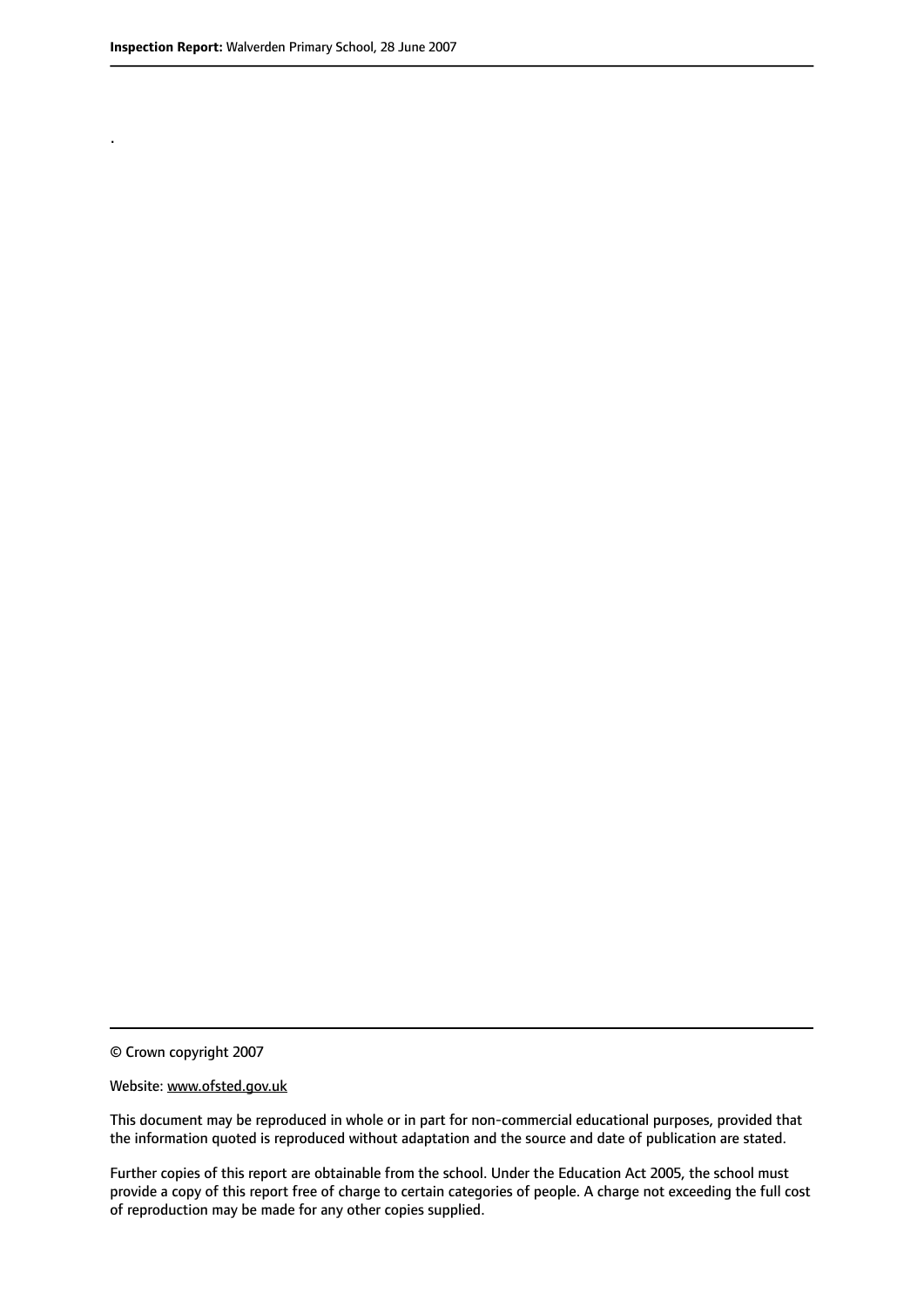# **Introduction**

The inspection was carried out by one Additional Inspector.

## **Description of the school**

This large primary school serves a disadvantaged area close to the town centre. Approximately 70% of pupils are from minority ethnic families, predominantly of Pakistani ethnicity. A quarter of all pupils are at an early stage in learning English. The proportion of pupils with learning difficulties and/or disabilities is below average, although the number with a statement of special educational need is well above average. A relatively high number of pupils leave or join the school part way through their primary education. Children's attainment on entry to the Foundation Stage is very low and their communication skills are often weak. The school provides several extended services including family and adult learning.

#### **Key for inspection grades**

| Grade 1 | Outstanding  |
|---------|--------------|
| Grade 2 | Good         |
| Grade 3 | Satisfactory |
| Grade 4 | Inadequate   |
|         |              |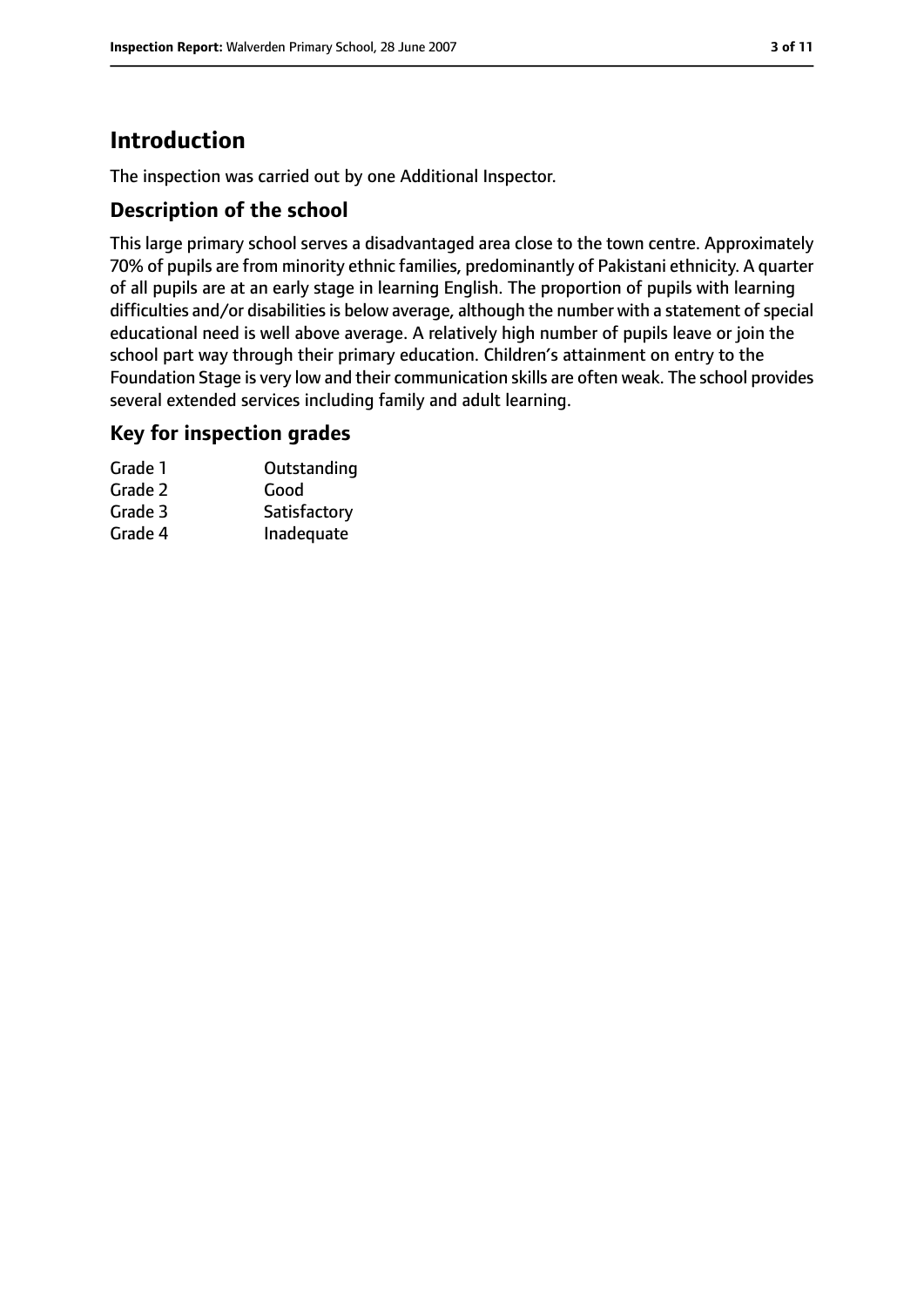# **Overall effectiveness of the school**

#### **Grade: 2**

This is a good school where pupils achieve well. The school's success is due in no small measure to the skilful and effective leadership of the headteacher. Ably supported by the deputy headteacher and senior staff, she gives the school a strong sense of purpose, enabling it to develop at a good pace. The school works in challenging circumstances but there is a determination to succeed which is shared by those who work and learn there.

Provision in the Foundation Stage is good and gives children a good start to school. Good teaching and colourful activities help children to make good progress, but they have a very low starting point and, by the end of Reception, many are still well below average for their age. In Key Stages 1 and 2, lively, well planned lessons combined with pupils' positive attitudes result in all pupils making good progress. Standards improve well but are well below average at Year 2. By the end of Year 6, standards have improved substantially and are average in mathematics but below average overall. Pupils with English as an additional language make good progress. By the end of Year 6 they speak, read and write competently in English but relatively few exceed the expectations for their age.

Pupils' personal development is good. They grow into pleasant and sociable young people. Most pupils attend regularly and there has been a marked improvement in attendance since the last inspection. This is one of many indicators of just how much they enjoy school. Pupils' behaviour is good and they feel safe and secure in the school. They listen carefully to their teachers and concentrate well but are not inclined to contribute to lessons unless asked directly to do so. Racial harmony is excellent and pupils get on well. They show a clear understanding of the need for regular exercise and a healthy diet and contribute willingly to the school and wider communities. Pupils develop a satisfactory range of basic skills in preparation for their future education and life.

Teaching and learning are good. Relationships are very positive and classrooms have a pleasant and productive atmosphere. Lessons are planned carefully so that pupils' learning builds securely on what has gone before. Teachers start lessons by sharing objectives with the pupils, but these are often not clear enough and pupils are not sure how to use them to assess their own learning. Teachers and teaching assistants support pupils' learning well with the result that pupils of differing abilities, those with learning difficulties and/or disabilities and pupils with English as an additional language all maintain a good rate of progress. The curriculum provides pupils with a good range of stimulating opportunities to learn. The school pays close attention to pupils' welfare and provides them with good quality care, guidance and support. Their academic and personal guidance are both effective.

Since the last inspection, better procedures for checking the school's performance have ensured that the school's self-evaluation is accurate. Senior staff have a clear picture of what is going well and what needs to improve and plan accordingly. Governors play a full and active part in the life of the school although they have difficulty persuading parents to join the governing body. Finances are managed efficiently and the school gives good value for money.

#### **What the school should do to improve further**

- Increase the proportion of pupils who attain at an above average level in English.
- Ensure that in all lessons pupils are given a clear understanding of what they are expected to learn and can use this information to measure their own progress.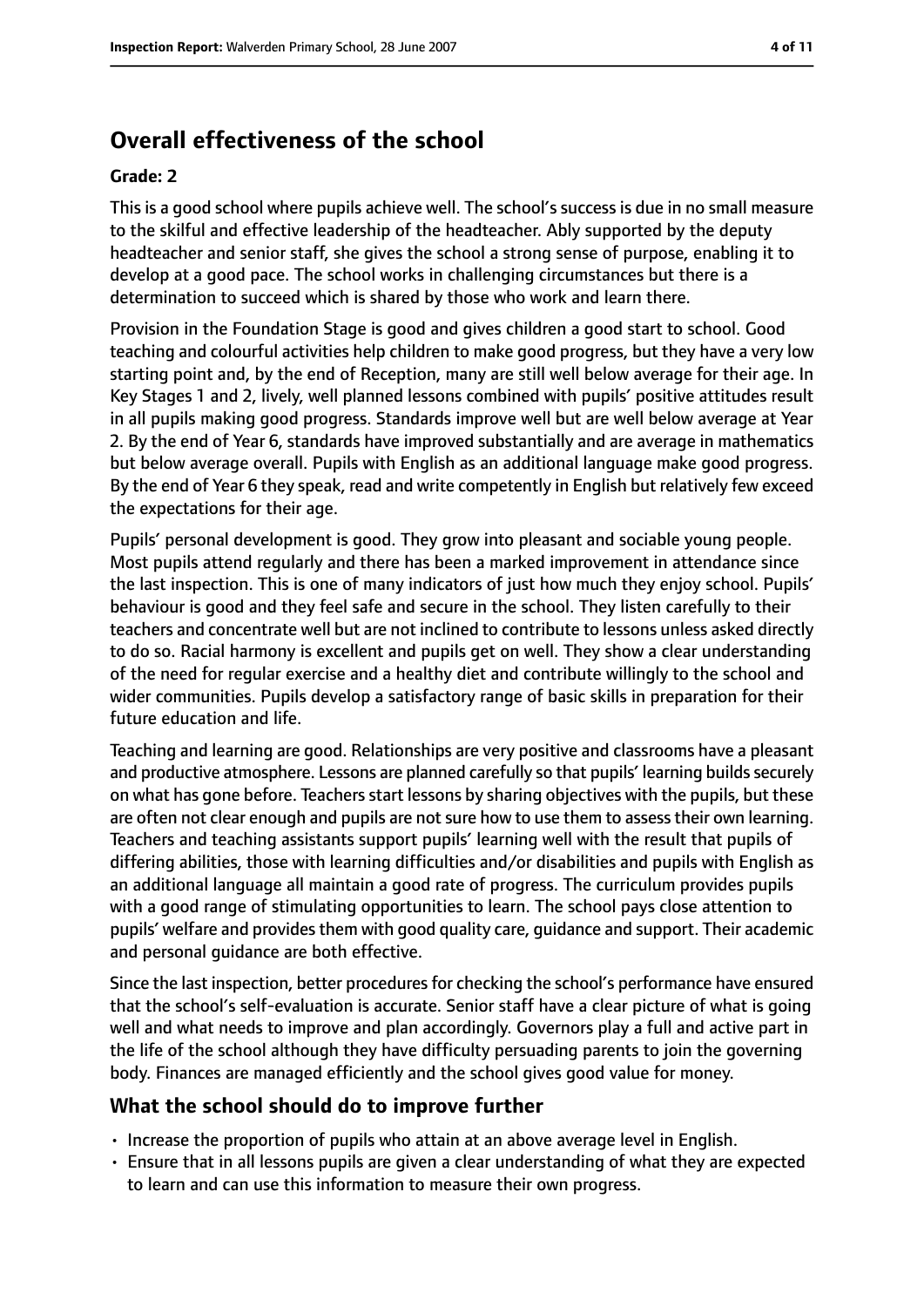# **Achievement and standards**

#### **Grade: 2**

Pupils' achievement is good. Across the school, there are a lot of movements in and out of the school which can affect the performance of pupils. Pupils who stay at the school throughout their primary education usually make the best progress and by Year 6, often attain standards close to the national average. Pupils with learning difficulties and/or disabilities, English with an additional language and the able, gifted and talented make good progress.

From a very low starting point in Nursery, standards rise progressively to below average by the end of Year 6. Although they make good progress in the Foundation Stage, many children are still well short of the expectations for their age by the end of Reception, particularly in communication, language and literacy and in their knowledge and understanding of the world. From this low starting point, pupils in Key Stage 1 progress well. Despite this, they do not manage to do enough to catch up and the results of assessments show that standards at Year 2 are well below average. The progress continues at a good rate in Key Stage 2. In 2006 results in the national tests were average in mathematics but below in English and science. While almost a third of pupils exceeded expectations in mathematics, only one in eight did so in English. Overall, this was a good performance and the school exceeded all the targets it had set.

## **Personal development and well-being**

#### **Grade: 2**

Pupils' personal development, including their spiritual, moral, social and cultural development is good. Their attitudes to work are very positive and most are motivated to learn. While pupils are very attentive in class they are rather passive and not inclined to contribute until prompted by the teacher. Pupils from different backgrounds and cultures get on extremely well and happy faces bear testament to the pleasure they get from school. They are friendly and polite and behave well both in and out of lessons. Pupils feel safe and secure. When asked what they liked most about school there was common agreement, 'Teachers are kind and helpful.' The school's achievement of gaining of a Healthy Eating award is reflected in the pupils' good understanding of using a sensible diet as well as taking regular exercise. Pupils develop a clear sense of responsibility towards others in the school and those less fortunate than themselves. They value the opportunities they are given to contribute to the school and develop strong social and moral values. Children's personal, social and emotional development in the Foundation Stage is good and helps them acquire the social skills many lack on entry to the school. By the end of Year 6, the pupils' preparation for future learning and life is satisfactory but a lack of literacy skills puts some at a disadvantage.

## **Quality of provision**

## **Teaching and learning**

#### **Grade: 2**

Teaching and learning are good. Teachers have high expectations of pupils' work and behaviour and set interesting tasks. Pupils try hard and make every effort to meet the learning objectives teachers set at the start of each lesson. The quality of these objectives varies. In some lessons they provide sharp targets but in others they lack clarity and leave pupils wondering exactly what they have to achieve. Pupils have yet to acquire a full understanding of how to use these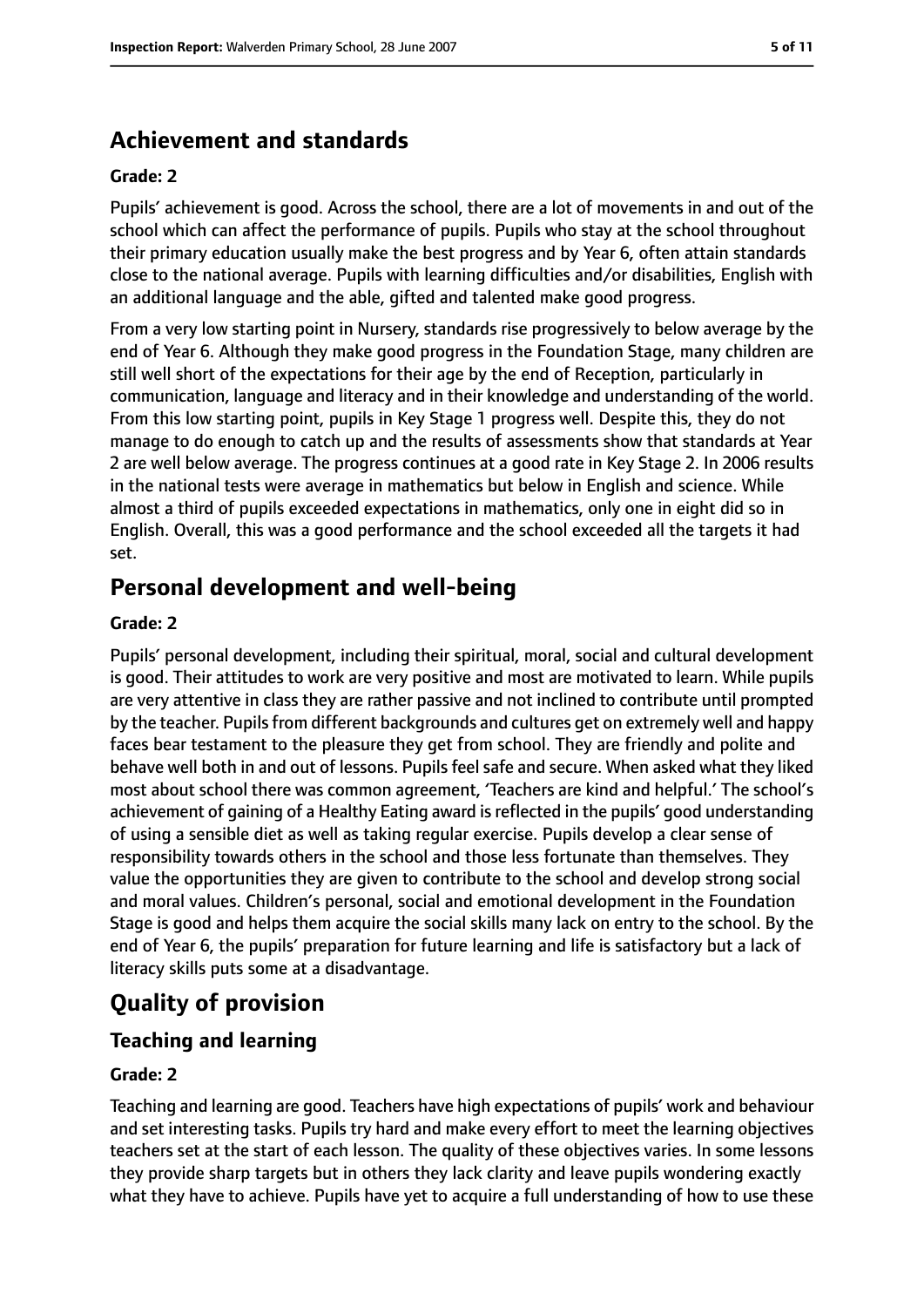objectives to measure their own progress. Teachers assess pupils' work regularly and thoroughly. The information this provides is used effectively to plan work which builds on what they have learned previously. As a result, all pupils including those with learning difficulties and/or disabilities and those with English as an additional language gain knowledge, understanding and skills at a good pace. While pupils concentrate well in class, and will readily answer questions, they often lack spontaneity. Relationships between staff and pupils are very positive. Teaching assistants work cohesively alongside class teachers and play a productive part in moving pupils' learning forward. Opportunities to engage pupils in conversation are taken well by all staff and this has a positive effect on the pupils' language development.

#### **Curriculum and other activities**

#### **Grade: 2**

The curriculum is good and meets the needs of pupils well. Pupils are stimulated to learn by the many and varied experiences the school provides. Children in the Foundation Stage benefit from a thoughtfully planned programme of activities covering all the areas of learning and focusing on the main areas of need: language and knowledge of the world. A colourful new approach to writing in Key Stages 1 and 2 has been adopted enthusiastically and is starting to raise standards. The school has made a successful start in linking subjects to provide cohesion in the curriculum and to ensure opportunities for learning are maximised. The use of information and communication technology in lessons has improved substantially since the last inspection and enhances pupils' learning in many subjects. Frequent visits and visitors broaden pupils' horizons and help to deepen their understanding. Pupils benefit from a good range of clubs and additional activities which do much for their enjoyment of school. The curriculum for pupils with learning difficulties and/or disabilities and pupils with English as an additional language is structured carefully and supports their learning well.

#### **Care, guidance and support**

#### **Grade: 2**

The care, guidance and support pupils receive are good. Pupils are kept safe and secure and all the required procedures are in place. Staff know the pupils well and respond effectively in meeting their individual needs. Pupils are confident that if they have a problem or a concern there is always someone to turn to for help or advice. Close attention is paid to the needs of pupils with learning difficulties and/or disabilities and those with English as an additional language, enabling them to learn effectively and to play a full part in the life of the school. Procedures for tracking pupils' academic development provide a clear and accurate overview of the progress they make over time and enable informed decisions to be made to support their learning. The space between assessments is currently a little too wide. The school is about to implement procedures that shorten the times between evaluations and enhance intervention.

## **Leadership and management**

#### **Grade: 2**

Leadership and management are good. The experienced headteacher provides a clear educational direction which is shared by a strong deputy headteacher and supported by an effective senior management team. There is a very positive ethos; everyone is valued and great care is taken to ensure that all pupils are included fully. This makes for a harmonious school which runs smoothly.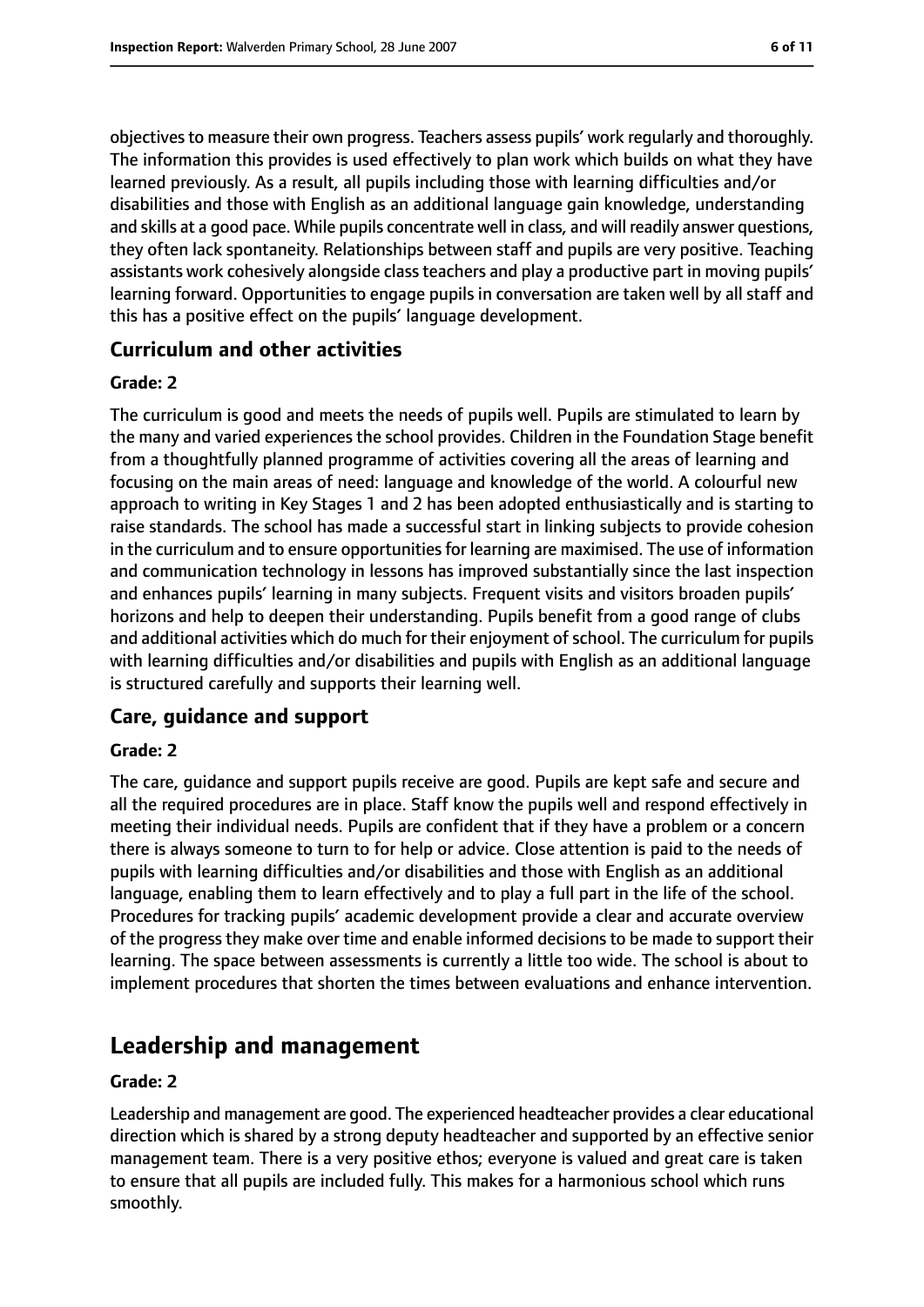Senior managers monitor the quality and impact of teaching and learning thoroughly and use the information to improve practice and raise standards. The school has made good improvement since it was last inspected. Thorough and effective procedures for checking and evaluating the school's performance are in place, enabling the key priorities for development to be identified clearly and planned thoroughly. This, along with a well conceived new management structure, draws all members of staff into decision making, and gives the school a good scope for improving in future. Subject leadership has also improved but some curriculum leaders have still to hone their management skills because their contribution to school self evaluation varies in quality.

Governors are supportive of the school and statutory requirements are met. They support and challenge the school effectively. Financial management is good and the school's plans for further improvement to the building are well resourced.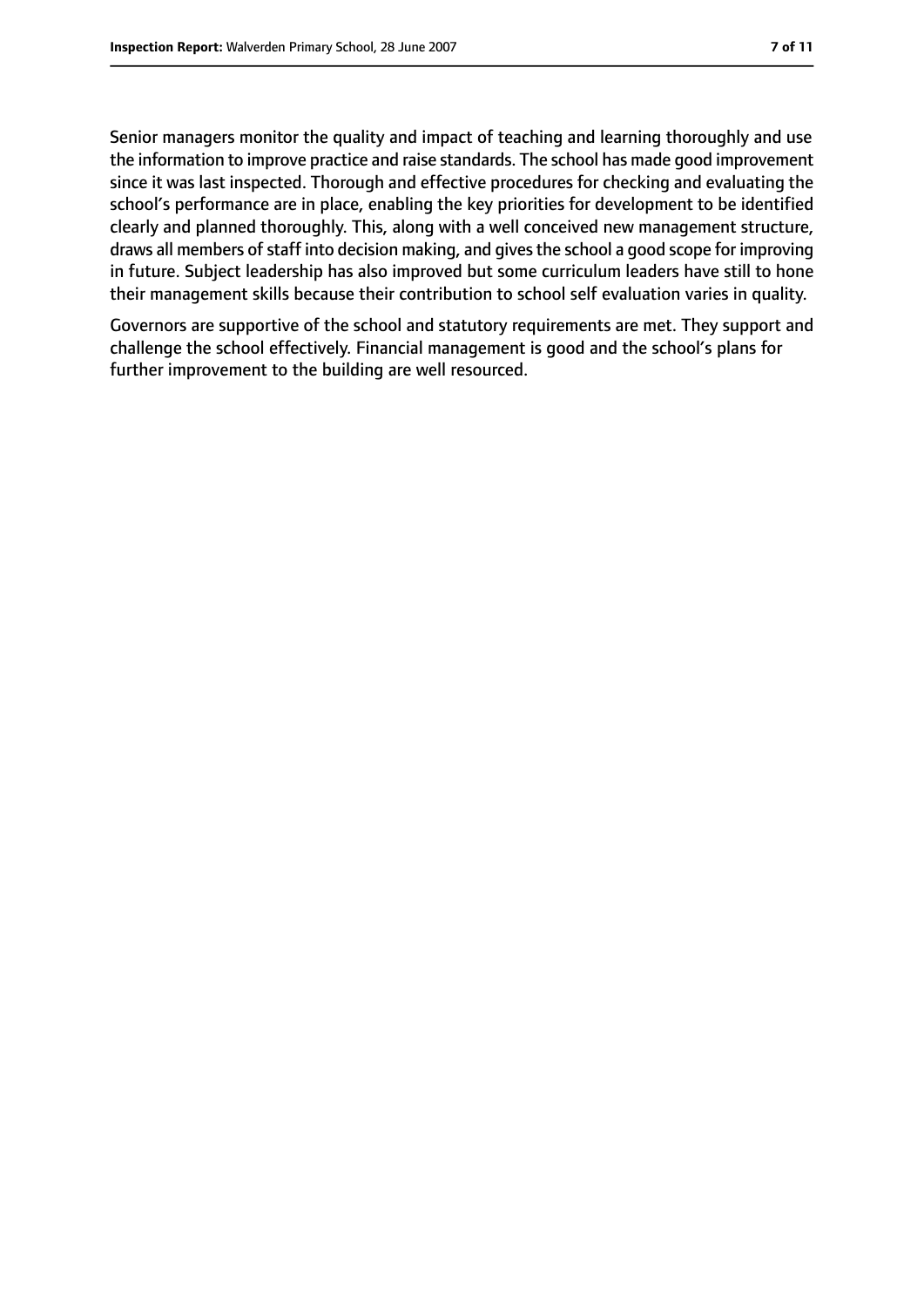**Any complaints about the inspection or the report should be made following the procedures set out in the guidance 'Complaints about school inspection', which is available from Ofsted's website: www.ofsted.gov.uk.**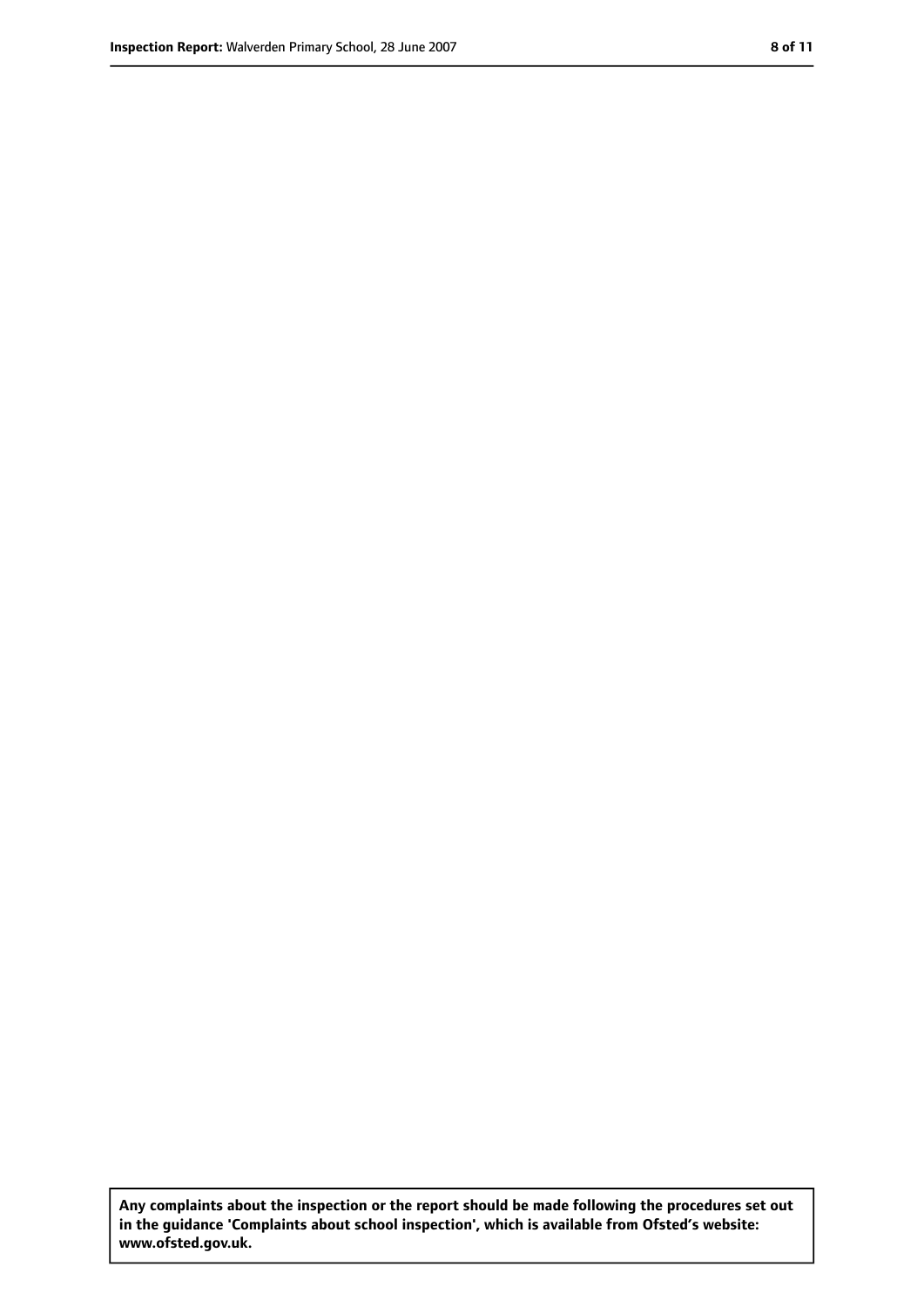#### **Annex A**

# **Inspection judgements**

| Key to judgements: grade 1 is outstanding, grade 2 good, grade 3 satisfactory, and grade 4 | <b>School</b>  |
|--------------------------------------------------------------------------------------------|----------------|
| inadeauate                                                                                 | <b>Overall</b> |

## **Overall effectiveness**

| How effective, efficient and inclusive is the provision of education, integrated<br>care and any extended services in meeting the needs of learners? |     |
|------------------------------------------------------------------------------------------------------------------------------------------------------|-----|
| How well does the school work in partnership with others to promote learners'<br>well-being?                                                         |     |
| The quality and standards in the Foundation Stage                                                                                                    |     |
| The effectiveness of the school's self-evaluation                                                                                                    |     |
| The capacity to make any necessary improvements                                                                                                      |     |
| Effective steps have been taken to promote improvement since the last<br>inspection                                                                  | Yes |

## **Achievement and standards**

| How well do learners achieve?                                                                               |  |
|-------------------------------------------------------------------------------------------------------------|--|
| The standards <sup>1</sup> reached by learners                                                              |  |
| How well learners make progress, taking account of any significant variations between<br>groups of learners |  |
| How well learners with learning difficulties and disabilities make progress                                 |  |

## **Personal development and well-being**

| How good is the overall personal development and well-being of the<br>learners?                                  |  |
|------------------------------------------------------------------------------------------------------------------|--|
| The extent of learners' spiritual, moral, social and cultural development                                        |  |
| The behaviour of learners                                                                                        |  |
| The attendance of learners                                                                                       |  |
| How well learners enjoy their education                                                                          |  |
| The extent to which learners adopt safe practices                                                                |  |
| The extent to which learners adopt healthy lifestyles                                                            |  |
| The extent to which learners make a positive contribution to the community                                       |  |
| How well learners develop workplace and other skills that will contribute to<br>their future economic well-being |  |

## **The quality of provision**

| How effective are teaching and learning in meeting the full range of the<br>learners' needs?          |  |
|-------------------------------------------------------------------------------------------------------|--|
| How well do the curriculum and other activities meet the range of needs<br>and interests of learners? |  |
| How well are learners cared for, guided and supported?                                                |  |

 $^1$  Grade 1 - Exceptionally and consistently high; Grade 2 - Generally above average with none significantly below average; Grade 3 - Broadly average to below average; Grade 4 - Exceptionally low.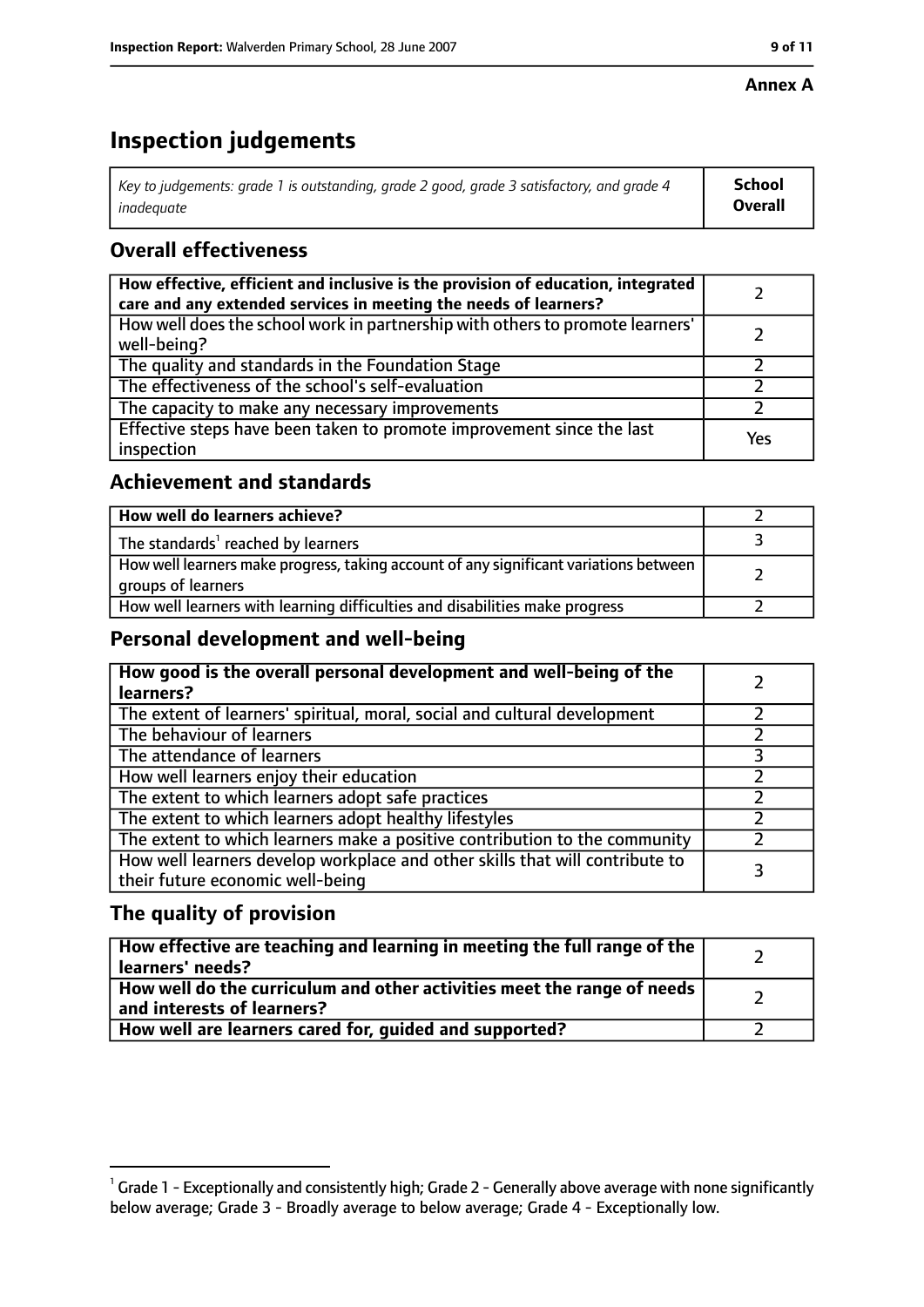# **Leadership and management**

| How effective are leadership and management in raising achievement                                                                              |               |
|-------------------------------------------------------------------------------------------------------------------------------------------------|---------------|
| and supporting all learners?                                                                                                                    |               |
| How effectively leaders and managers at all levels set clear direction leading<br>to improvement and promote high quality of care and education |               |
| How effectively performance is monitored, evaluated and improved to meet<br>challenging targets                                                 |               |
| How well equality of opportunity is promoted and discrimination tackled so<br>that all learners achieve as well as they can                     |               |
| How effectively and efficiently resources, including staff, are deployed to<br>achieve value for money                                          | 7             |
| The extent to which governors and other supervisory boards discharge their<br>responsibilities                                                  | $\mathcal{L}$ |
| Do procedures for safequarding learners meet current government<br>requirements?                                                                | Yes           |
| Does this school require special measures?                                                                                                      | No            |
| Does this school require a notice to improve?                                                                                                   | No            |